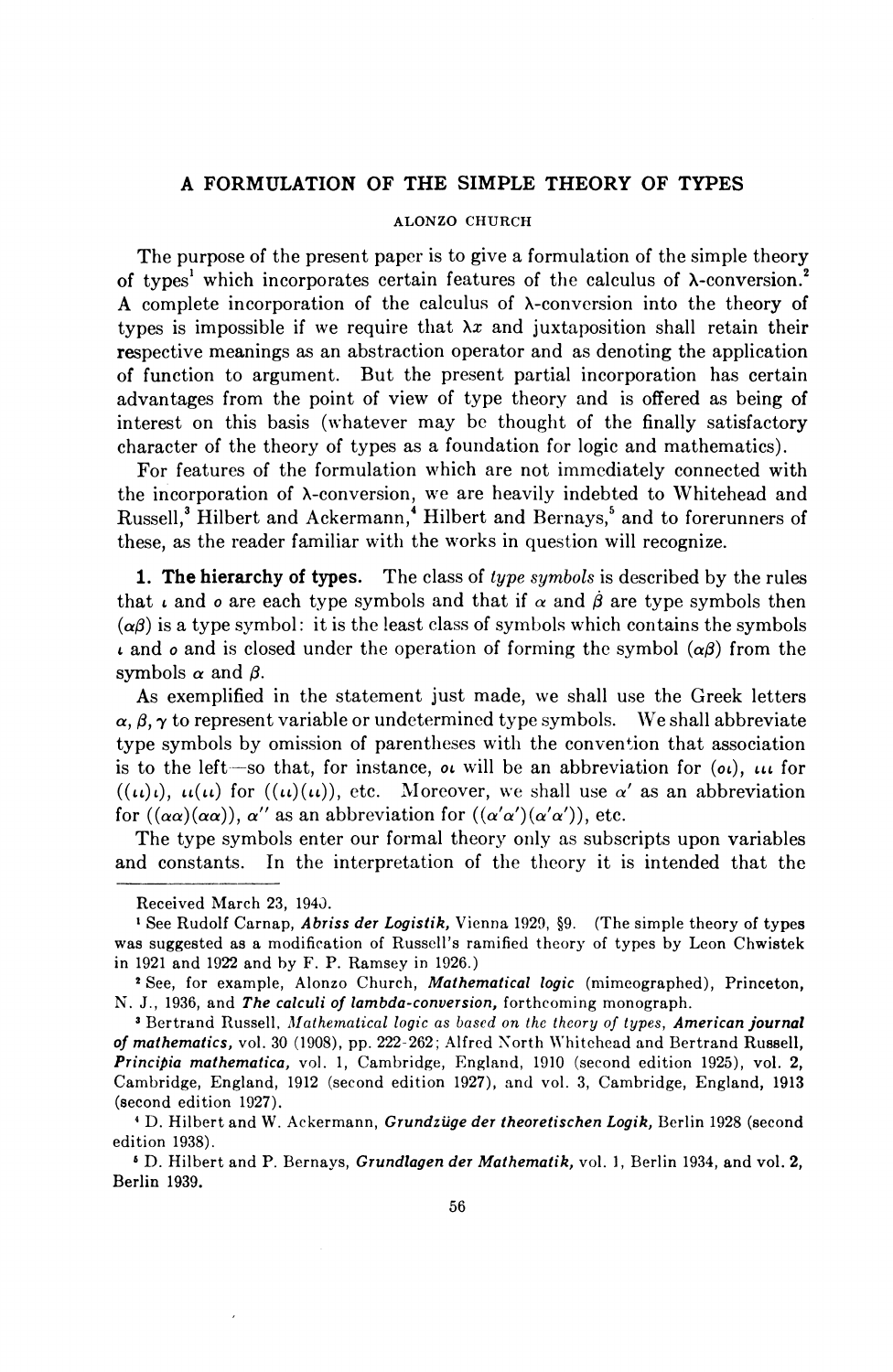subscript shall indicate the type of the variable or constant, o being the type of propositions,  $\iota$  the type of individuals, and  $(\alpha\beta)$  the type of functions of one variable for which the range of the independent variable comprises the type  $\beta$ and the range of the dependent variable is contained in the type  $\alpha$ . Functions of several variables are explained, after Schönfinkel, ${}^6$  as functions of one variable whose values are functions, and propositional functions are regarded simply as functions whose values are propositions. Thus, e.g.,  $\alpha\mu$  is the type of propositional functions of two individual variables.

We purposely refrain from making more definite the nature of the types of and  $\iota$ , the formal theory admitting of a variety of interpretations in this regard. Of course the matter of interpretation is in any case irrelevant to the abstract construction of the theory, and indeed other and quite different interpretations are possible (formal consistency assumed).

**2. Well-formed formulas.** The primitive symbols are given in the following infinite list:

$$
\lambda
$$
, (, ),  $N_{oo}$ ,  $A_{ooo}$ ,  $\Pi_{o(o\alpha)}$ ,  $\iota_{\alpha(o\alpha)}$ ,  $a_{\alpha}$ ,  $b_{\alpha}$ ,  $\cdots$ ,  $z_{\alpha}$ ,  $\bar{a}_{\alpha}$ ,  $\bar{b}_{\alpha}$ ,  $\cdots$ .

Of these, the first three are *improper symbols*, and the others are *proper symbols*. Of the proper symbols,  $N_{oo}$ ,  $A_{oo}$ ,  $\Pi_{o(o,a)}$ , and  $\iota_{a(o,a)}$  are constants, and the remainder are variables.

(The inclusion of  $\Pi_{o(\alpha\alpha)}$  in this list of primitive symbols is meant in this sense, that, if  $\alpha$  is any type symbol,  $\Pi_{\alpha(\alpha\alpha)}$  is a primitive symbol, a proper symbol, and **a** constant; similarly in the case of  $\iota_{\alpha(\circ\alpha)}$ ,  $a_{\alpha}$ , etc.)

Any finite sequence of primitive symbols is a formula. Certain formulas are distinguished as being well-formed and as having a certain type, in accordance with the following rules: (1) a formula consisting of a single proper symbol is well-formed and has the type indicated by the subscript; (2) if  $x_{\beta}$  is a variable with subscript  $\beta$  and  $M_a$  is a well-formed formula of type  $\alpha$ , then  $(\lambda x_{\beta}M_a)$  is a well-formed formula having the type  $\alpha\beta$ ; (3) if  $\mathbf{F}_{\alpha\beta}$  and  $\mathbf{A}_{\beta}$  are well-formed formulas of types  $\alpha\beta$  and  $\beta$  respectively, then  $(F_{\alpha\beta}A_{\beta})$  is a well-formed formula having the type  $\alpha$ . The well-formed formulas are the least class of formulas which these rules allow, and the type of a well-formed formula is that determined (uniquely) by these rules. An occurrence of a variable  $x_{\beta}$  in a well-formed formula is bound or free according as it is or is not an occurrence in a well-formed part of the formula having the form  $(\lambda x_{\beta}M_{\alpha})$ . The bound variables of a wellformed formula are those which have bound occurrences in the formula, and the free variables are those which have free occurrences.

In making metamathematical (syntactical) statements, we shall use bold capital letters as variables for well-formed formulas, and bold small letters as variables for variables, employing subscripts to denote the type-as in the preceding paragraph. Moreover we shall adopt the customary, self-explanatory, usage, according to which symbols belonging to the formal language serve in

**<sup>6</sup>***M.* **Schonfinkel,** *#be~ die Bausteine der mathematischen* **Logik,***Mathematische Annalen,*  **vol. 92 (1924), pp. 305-316.**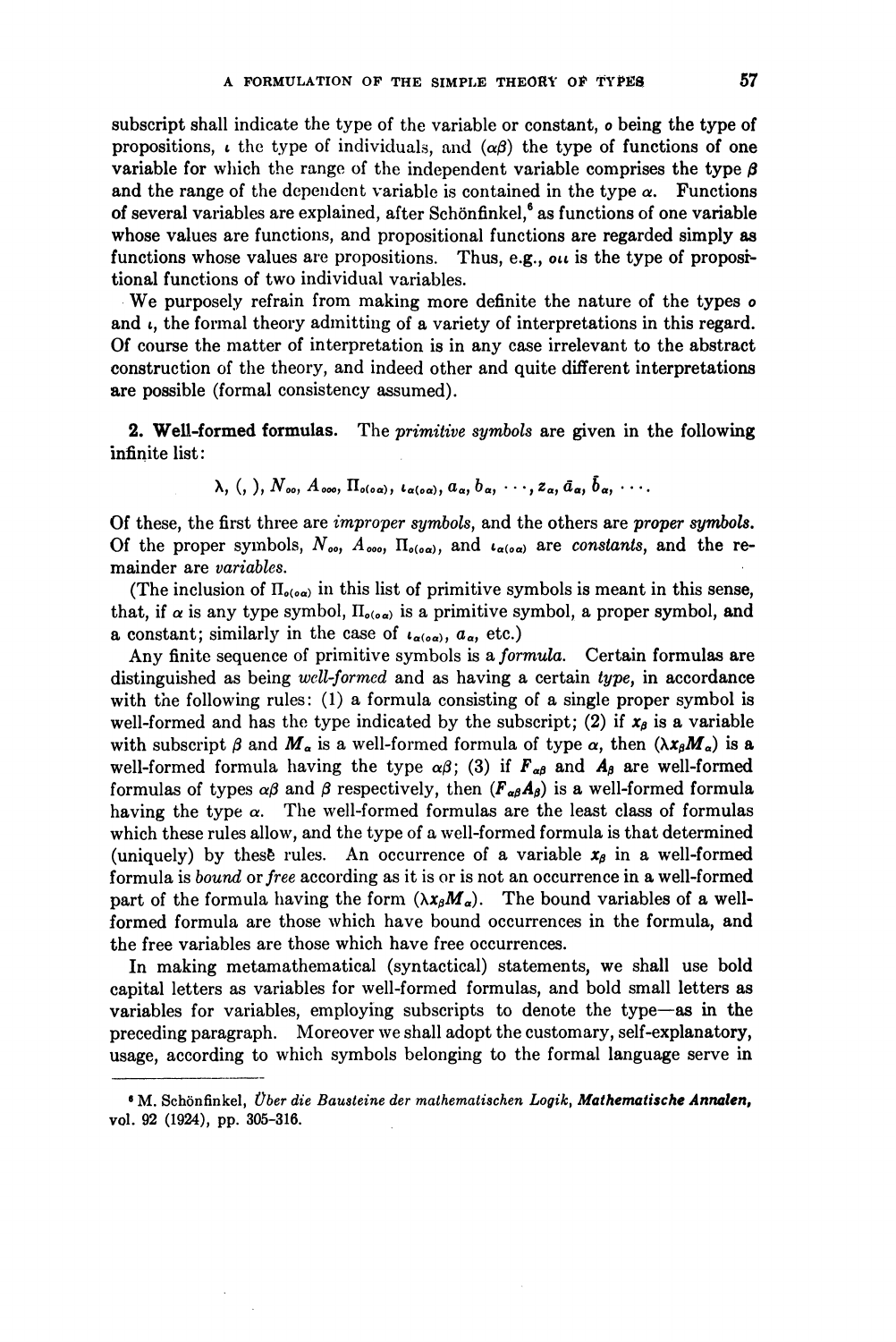the syntax language (English) **as** names for themselves, and juxtaposition serves to denote juxtaposition.

In writing well-formed formulas we shall often employ various conventions of abbreviation. in particular, we may omit parentheses ( ) when possible without ambiguity, using the convention in restoring omitted parentheses that the formula must be well-formed and that otherwise association is to the left. Thus, for instance,  $a_i \cdot b_{ii}(c_i, d_i)$  is an abbreviation for  $((a_{((ii)(ii))}b_{(i)})(c_{ii}d_i))$ , and  $\lambda b_{i\lambda}$  $\lambda c_{i\lambda}(a_{i\lambda}b_{i\lambda}(c_{i\lambda}d_{i}))$  is an abbreviation for  $(\lambda b_{i\lambda}(\lambda c_{i\lambda}((a_{i\lambda}(\lambda b_{i\lambda}))(c_{i\lambda}d_{i})))$ .

As indicated in the examples just given, type-symbol subscripts may be abbreviated in the way described in **\$1.** When the subscript is o it may be omitted altogether: thus a small italic letter without subscript is to be read as having the subscript o.

We introduce further the following conventions of abbreviation (reading the arrow as "stands for," or "is an abbreviation for"):

$$
[\mathcal{A}_0] \rightarrow N_{oo}A_o
$$
  
\n
$$
[A_{\alpha}B_o] \rightarrow A_{oo}A_oB_o
$$
  
\n
$$
[A_{\alpha}B_o] \rightarrow [\sim [(-A_o]\mathbf{v}[\sim B_o]]].
$$
  
\n
$$
[A_{\alpha}B_o] \rightarrow [[(-A_o]\mathbf{v}[\sim B_o]]].
$$
  
\n
$$
[A_{\alpha}B_o] \rightarrow [[A_{\alpha}B_o][B_{\alpha}B_o]]].
$$
  
\n
$$
[(x_a)A_o] \rightarrow [A_{(o\alpha)}(\lambda x_aA_o).
$$
  
\n
$$
[(\Im x_a)A_o] \rightarrow [\sim [(x_a)(\sim A_o]]].
$$
  
\n
$$
[a_a = B_o] \rightarrow \mathcal{X}_{co}[\mathcal{A}_a A_o).
$$
  
\n
$$
[A_a = B_a] \rightarrow Q_{ooa}A_aB_a.
$$
  
\n
$$
[A_a = B_a] \rightarrow [\sim [A_a = B_a]].
$$
  
\n
$$
[A_a \neq B_a] \rightarrow [\sim [A_a = B_a]].
$$
  
\n
$$
[A_a \neq B_a] \rightarrow [\sim [A_a = B_a]].
$$
  
\n
$$
[A_a \neq B_a] \rightarrow [\sim [A_a = B_a]].
$$
  
\n
$$
[A_a \neq B_a] \rightarrow [\sim [A_a = B_a]].
$$
  
\n
$$
[A_a \neq B_a] \rightarrow \lambda x_a \lambda x_a f_{,a\alpha}
$$
  
\n
$$
[A_a \neq B_a] \rightarrow \lambda y_a \lambda x_a f_{,a\alpha} f_{,a\alpha} f_{,a},
$$
  
\n
$$
[A_a \neq A_a \lambda x_a f_{,a\alpha} f_{,a\alpha} f_{,a\alpha} f_{,a},
$$
  
\n
$$
[A_a \rightarrow \lambda y_a \lambda x_a f_{,a\alpha} f_{,a\alpha} f_{,a\alpha} f_{a\alpha} f_{a\alpha} f_{a\alpha}].
$$
  
\n
$$
S_{\alpha'a'} \rightarrow \lambda y_a \lambda z_a f_{,a\alpha} f_{,a\alpha} f_{,a\alpha} f_{a\alpha} f_{a\alpha}].
$$
  
\n
$$
S_{\alpha'a'} \rightarrow \lambda y_a \lambda z_a f_{,
$$

As a further abbreviation, we omit square brackets [ ] introduced by the above abbreviations, when possible without ambiguity. When, in omitting square brackets, the initial bracket is replaced by a bold dot ., it is to be understood that the scope of the omitted pair of brackets is from the dot forward the maximum distance which is consistent with the whole expression's being well-formed or interpretable as an abbreviation of a well-formed formula. When omitted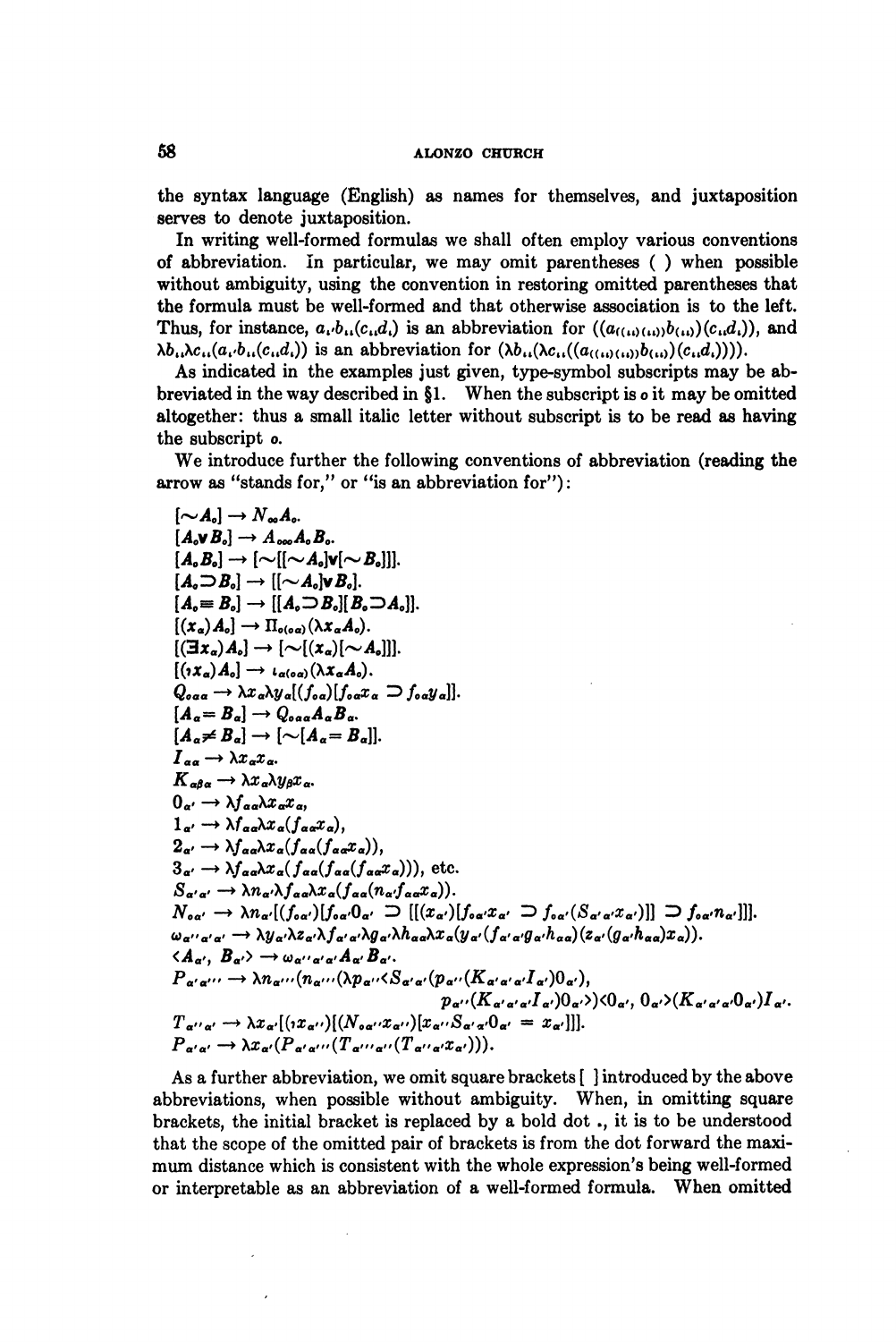brackets are not thus replaced by a dot, the convention in restoring omitted brackets is association to the left, except as modified by the understanding that the abbreviated formulas are well-formed and by the following relation of precedence among the different kinds of brackets. The brackets in  $[ $\sim A_0$  and$  $[A_0, B_0]$  are of lowest rank, those in  $[(x_{\alpha})A_0]$  and  $[(\exists x_{\alpha})A_0]$  and  $[(\cdot,x_{\alpha})A_0]$  and  $[A_{\alpha} = B_{\alpha}]$  and  $[A_{\alpha} \neq B_{\alpha}]$  are of next higher rank, those in  $[A_{\alpha} \vee B_{\alpha}]$  are of next higher rank, and those in  $[A_{\circ} \Box B_{\circ}]$  and  $[A_{\circ} \equiv B_{\circ}]$  are of highest rank; in restoring omitted brackets (not represented by a dot), those of lower rank are to be put in before those of higher rank, so bhat the smaller scope is allotted to those of lower rank. For example,

 $\sim p \supset q \supset P$  or  $q \vee rs \supset \sim q \vee s \supset \sim p \sim r$ 

is an abbreviation for

$$
[[[\sim p]\supseteq q]\supset [[[pq]\mathbf{v}[rs]]\supset [\sim[[q\mathbf{v}s]\supset [[\sim p][\sim r]]]]]],
$$

which is in turn an abbreviation for

$$
((A_{\infty 0}(N_{\infty 0}(N_{\infty 0}(N_{\infty 0}(N_{\infty}P_o)))q_o)))( (A_{\infty 0}(N_{\infty 0}(N_{\infty 0}(N_{\infty 0}(N_{\infty}P_o))(N_{\infty}q_o)))
$$
  
\n
$$
(N_{\infty 0}((A_{\infty 0}(N_{\infty}r_o))(N_{\infty}s_o))))))
$$
  
\n
$$
(N_{\infty 0}((A_{\infty 0}(N_{\infty 0}(A_{\infty}q_o)s_o)))(N_{\infty 0}((A_{\infty 0}(N_{\infty}P_o)))(N_{\infty}(N_{\infty}r_o)))))))
$$

In the intended interpretation of the formal system  $\lambda$  will have the rôle of an abstraction operator,  $N_{oo}$  will denote negation,  $A_{oo}$  will denote disjunction,  $\Pi_{o(o,a)}$  will denote the universal quantifier (as a propositional function of propositional functions),  $l_{\alpha(\sigma\alpha)}$  will denote a selection operator (as a function of propositional functions), and juxtaposition, between parentheses, will denote application of a function to its argument. Such a logical construction of the natural numbers in each type  $\alpha'$  is intended that  $0_{\alpha'}$  will denote the natural number 0,  $1_{\alpha'}$  will denote 1,  $2_{\alpha'}$  will denote 2, etc. Then  $S_{\alpha'\alpha'}$  will denote the successor function of natural numbers; or, more exactly, it will denote a function which has the entire type  $\alpha'$  as the range of its argument and which operates as a successor function in the case that the argument is a natural number. Moreover,  $N_{\text{ox}}$  will denote the propositional function "to be a natural number (of type  $\alpha'$ )." If  $N_{\alpha''}$  denotes a natural number of type  $\alpha''$ , then  $N_{\alpha''}S_{\alpha'\alpha'}0_{\alpha'}$  denotes the same (more exactly, the corresponding) natural number in the type  $\alpha'$ . Hence if  $N_{\alpha'}$  denotes a natural number of type  $\alpha'$ , the same natural number in the type  $\alpha''$  will be denoted by  $T_{\alpha''\alpha'}N_{\alpha'}$ . The formula  $P_{\alpha'\alpha'''}$  is adapted from Kleene's formula  $P$  employed in the calculus of  $\lambda$ -conversion<sup>7</sup> and has the property that if  $N_{\alpha''}$  denotes a natural number of type  $\alpha'''$  then  $P_{\alpha'\alpha'''}N_{\alpha'''}$ denotes the predecessor of that natural number in the type  $\alpha'$ . The true predecessor function, which gives the predecessor in the same type, is denoted by  $P_{a'a'}$ ; it follows from the independence of the axiom of infinity (§4) that this predecessor function cannot be defined without using descriptions (i.e,, the selection operator  $\iota_{\beta(\circ\beta)}$ ).

S. *C.* Kleene, *A lheory of positive integers in formal logic, American journal of muthematics,* **vol. 57 (1935), pp. 153-173, 219-244.**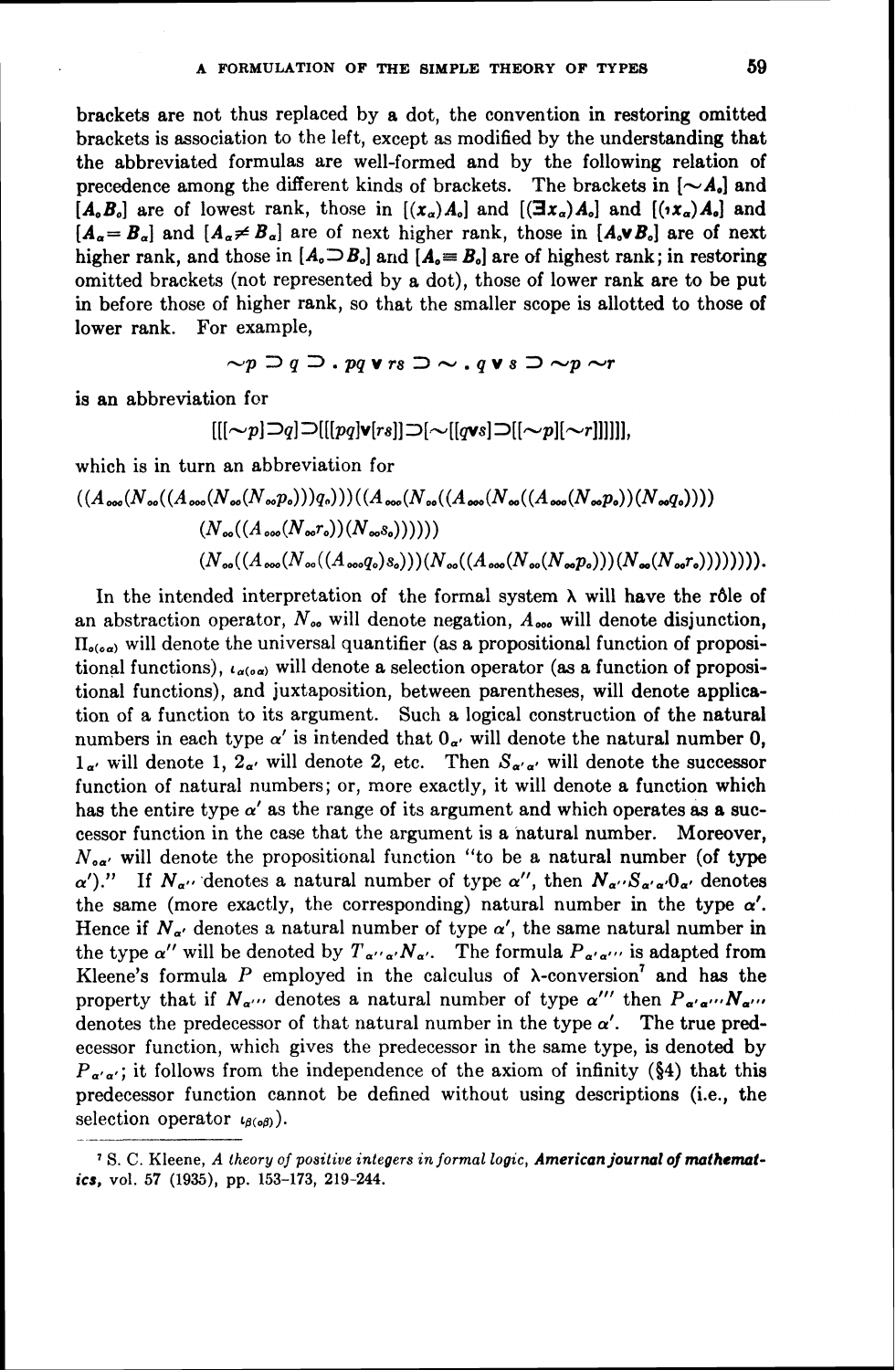**3. Rules** of **inference.** The rules of inference (or rules of procedure) are the **six** following:

**I.** To replace any part  $M_a$  of a formula by the result of substituting  $y_\beta$  for  $x_\beta$ *throughout*  $M_a$ , *provided that*  $x_\beta$  *is not a free variable of*  $M_a$  *and*  $y_\beta$  *does not occur in*  $M_a$ . (I.e., to infer from a given formula the formula obtained by this replacement.)

11. To replace any part  $((\lambda x_{\beta}M_{\alpha})N_{\beta})$  of a formula by the result of substituting  $N_g$  for  $x_g$  throughout  $M_a$ , provided that the bound variables of  $M_a$  are distinct both *from*  $x_0$  *and from the free variables of*  $N_\beta$ .

111. Where  $A_{\alpha}$  is the result of substituting  $N_{\beta}$  for  $x_{\beta}$  throughout  $M_{\alpha}$ , to replace any part  $A_{\alpha}$  of a formula by  $((\lambda x_{\beta}M_{\alpha})N_{\beta})$ , provided that the bound variables of  $M_a$  are distinct both from  $x_\beta$  and from the free variables of  $N_\beta$ .

IV. From  $\mathbf{F}_{o\alpha} \mathbf{x}_{\alpha}$  to *infer*  $\mathbf{F}_{o\alpha} \mathbf{A}_{\alpha}$ , provided that  $\mathbf{x}_{\alpha}$  is not a free variable of  $\mathbf{F}_{o\alpha}$ . V. From  $A_0 \supseteq B_0$  and  $A_0$ , to infer  $B_0$ .

VI. From  $F_{\alpha\alpha}x_{\alpha}$  to *infer*  $\Pi_{\alpha(\alpha\alpha)}F_{\alpha\alpha}$ , provided that  $x_{\alpha}$  *is not a free variable of*  $F_{\alpha\alpha}$ .

The word *part* of a formula is to be understood here as meaning *consecutive well-formed part* other than a variable immediately following an occurrence of **A.** Moreover, **as** already explained, bold capital letters represent *well-formed*  formulas and bold small letters represent variables, the subscript in each case showing the type. When (as in the rules I, 11, 111) we speak of replacing a part  $M_a$  of a formula by something else, it is to be understood that, if there are several occurrences of  $M_a$  as a part of the formula, any *one* of them may be so replaced. When we speak of the result of substituting  $N_{\beta}$  for  $x_{\beta}$  throughout  $M_a$ , the case is not excluded that  $x_\beta$  fails to occur in  $M_a$ , the result of the subtitution in that case being  $M_a$ .

The rules 1-111 are called rules of *A-conversion,* and any chain of applications of these rules is called a  $\lambda$ -conversion, or briefly, a conversion. Rule IV is the rule of *substitution,* Rule V is the rule of *modus ponens,* and Rule VI is the rule of *generalization*. In an application of Rule IV, we say that the variable  $x_{\alpha}$ is *substituted for*; and in an application of Rule VI, we say that the variable x, is *generalized upon.* 

The two following rules of inference are derived rules, in the sense that the indicated inference can be accomplished in each case by a chain of applications of I-VI (the effect of IV' can be obtained by means of  $\lambda$ -conversion and Rule IV, the effect of VI' can be obtained by means of A-conversion and Rule VI):

IV'. From  $M_{\circ}$  to infer the result of substituting  $A_{\alpha}$  for the free occurrences of  $x_{\alpha}$  throughout  $M_{\alpha}$ , provided that the bound variables of  $M_{\alpha}$  other than  $x_{\alpha}$  are distinct *from the free variables of*  $A_{\alpha}$ .

VI'. From  $M_{\circ}$  to infer  $(x_{\alpha})M_{\circ}$ .

**4. Formal axioms.** The formal axioms are the formulas in the following infinite list:

1.  $p \vee p \supset p$ . 2.  $p \supset p \vee q$ .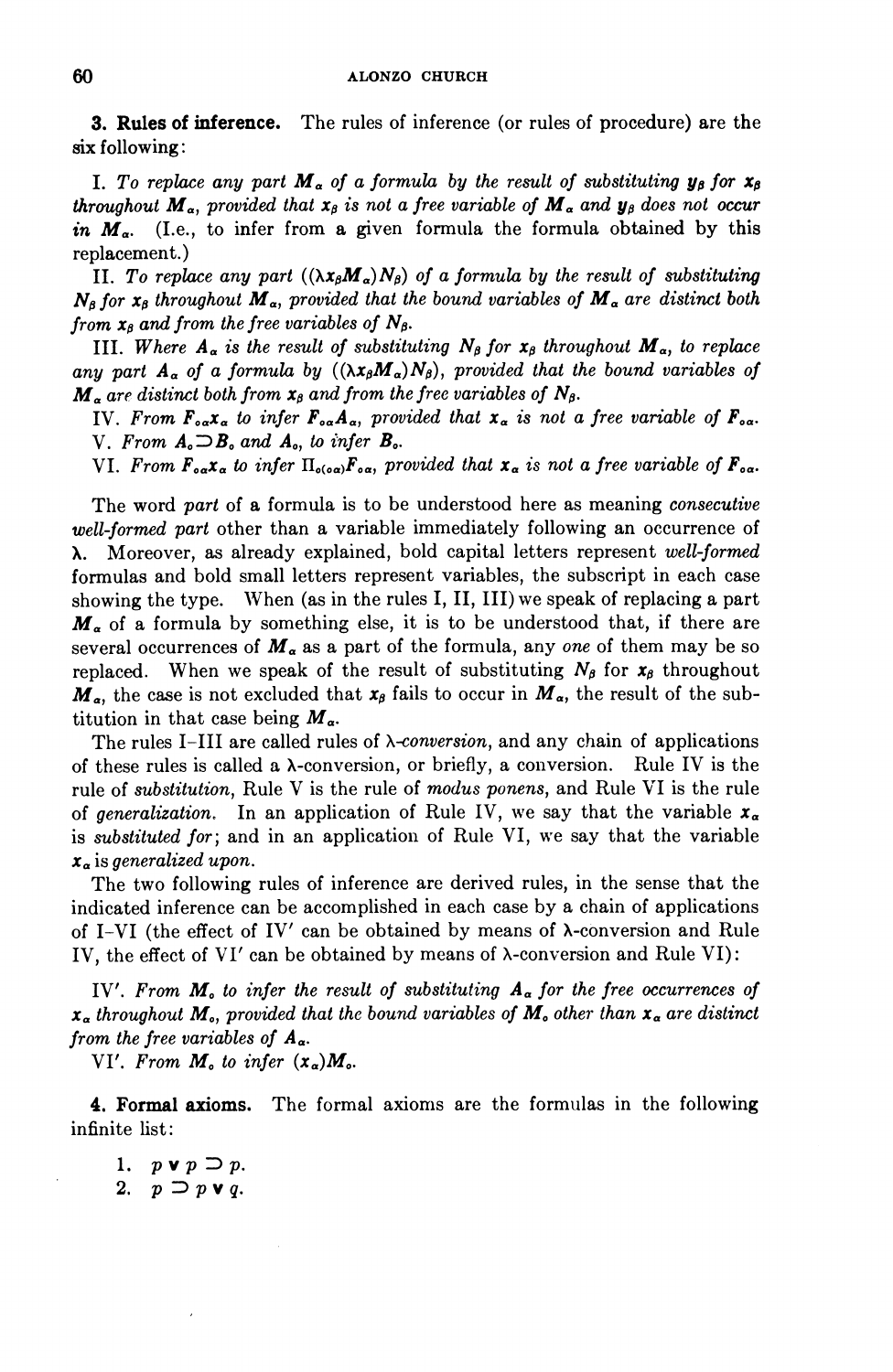```
3. p \vee q \supset q \vee p.
       4. p \supset q \supset r \vee p \supset r \vee q.
    5^\alpha. \Pi_{o(\alpha\alpha)} f_{\alpha\alpha} \supset f_{\alpha\alpha} x_\alpha.
    6^{\alpha}. (x_{\alpha})[p \vee f_{\alpha}x_{\alpha}] \supseteq p \vee \Pi_{o(\alpha\alpha)}f_{\alpha\alpha}.
      7. (\exists x_i)(\exists y_i) \cdot x_i \neq y_i.
      8. N_{\alpha\beta}x_{\alpha\beta}\supset N_{\alpha\beta}y_{\alpha\beta}\supset N_{\beta\beta}x_{\alpha\beta}=S_{\beta\beta}y_{\alpha\beta}\supset x_{\alpha\beta}=y_{\alpha\beta}9^{\alpha}, f_{\alpha\alpha}x_{\alpha}\supseteq (y_{\alpha})[f_{\alpha\alpha}y_{\alpha}\supseteq x_{\alpha}=y_{\alpha}]\supseteq f_{\alpha\alpha}(\iota_{\alpha(\alpha\alpha)}f_{\alpha\alpha}).10^{\alpha\beta}, (x_\beta)[f_{\alpha\beta}x_\beta = g_{\alpha\beta}x_\beta] \supset f_{\alpha\beta} = g_{\alpha\beta}.
11<sup>a</sup>. f_{\alpha\alpha}x_{\alpha} \supset f_{\alpha\alpha}(\iota_{\alpha(\alpha\alpha)}f_{\alpha\alpha}).
```
The theorems of the system are the formulas obtainable from the formal axioms by a succession of applications of the rules of inference. A proof of a theorem of the system is a finite sequence of formulas, the last of which is the theorem, and each of which is either a formal axiom or obtainable from preceding formulas in the sequence by an application of a rule of inference.

We must, of course, distinguish between formal theorems, or theorems **of** the system, and syntactical theorems, or theorems about the system, this and related distinctions being a necessary part of the process of using a known language (English) to set up another (more exact) language. (We deliberately use the word "theorem" ambiguously, sometimes for a proposition and sometimes for a sentence or formula meaning the proposition in some language.)

Axioms 1-4 suffice for the propositional calculus and Axioms  $1-6^{\circ}$  for the logical functional calculus.

In order to obtain elementary number theory it is necessary to add (to  $1-6^{\circ}$ ) Axioms 7, 8, and  $9^{\circ}$ . Of these,  $9^{\circ}$  are *axioms of descriptions*, and 7 and 8 taken together have the effect of an axiom of infinity. The independence of Axiom 7 may be established hy considering an interpretation of the primitive symbols according to which there is exactly one individual, and that of Axiom 8 by considering an interpretation according to which there are a finite number, more than one, of individuals.

In order to obtain classical real number theory (analysis) it is necessary<sup>8</sup> to add also Axioms  $10^{\alpha\beta}$  and  $11^{\alpha}$ . Of these,  $10^{\alpha\beta}$  are axioms of extensionality for functions, and  $11<sup>a</sup>$  are axioms of choice.

Axioms  $10^{4\beta}$ , although weaker in some directions than axioms of extensionality which are sometimes employed, are nevertheless adequate. For classes may be introduced in such a way that the class associated with the propositional function denoted by  $\mathbf{F}_{o\alpha}$  is denoted by  $\lambda x_{\alpha}(y_{\alpha})$  .  $(\mathbf{F}_{o\alpha}x_{\alpha})[y_{\alpha}=0_{\alpha}]$  **v**  $(\sim\!\!\mathbf{F}_{o\alpha}x_{\alpha})[y_{\alpha}=1_{\alpha}].$ We remark, however, on the possibility of introducing the additional axiom of extensionality,  $p \equiv q \supseteq p = q$ , which has the effect of imposing so broad a criterion of identity between propositions that there are in consequence only two propositions, and which, in conjunction with  $10^{\alpha\beta}$ , makes possible the identification of classes with propositional functions.

Axioms  $9^{\alpha}$  obviously fail to be independent of 1-4 and 11 $^{\alpha}$ . We have never-

<sup>&</sup>lt;sup>8</sup> Devices of contextual definition, such as Russell's methods of introducing classes and descriptions (loc. cit.), are here avoided, and assertions concerning the necessity of axioms and the like are to be understood in the sense of this avoidance.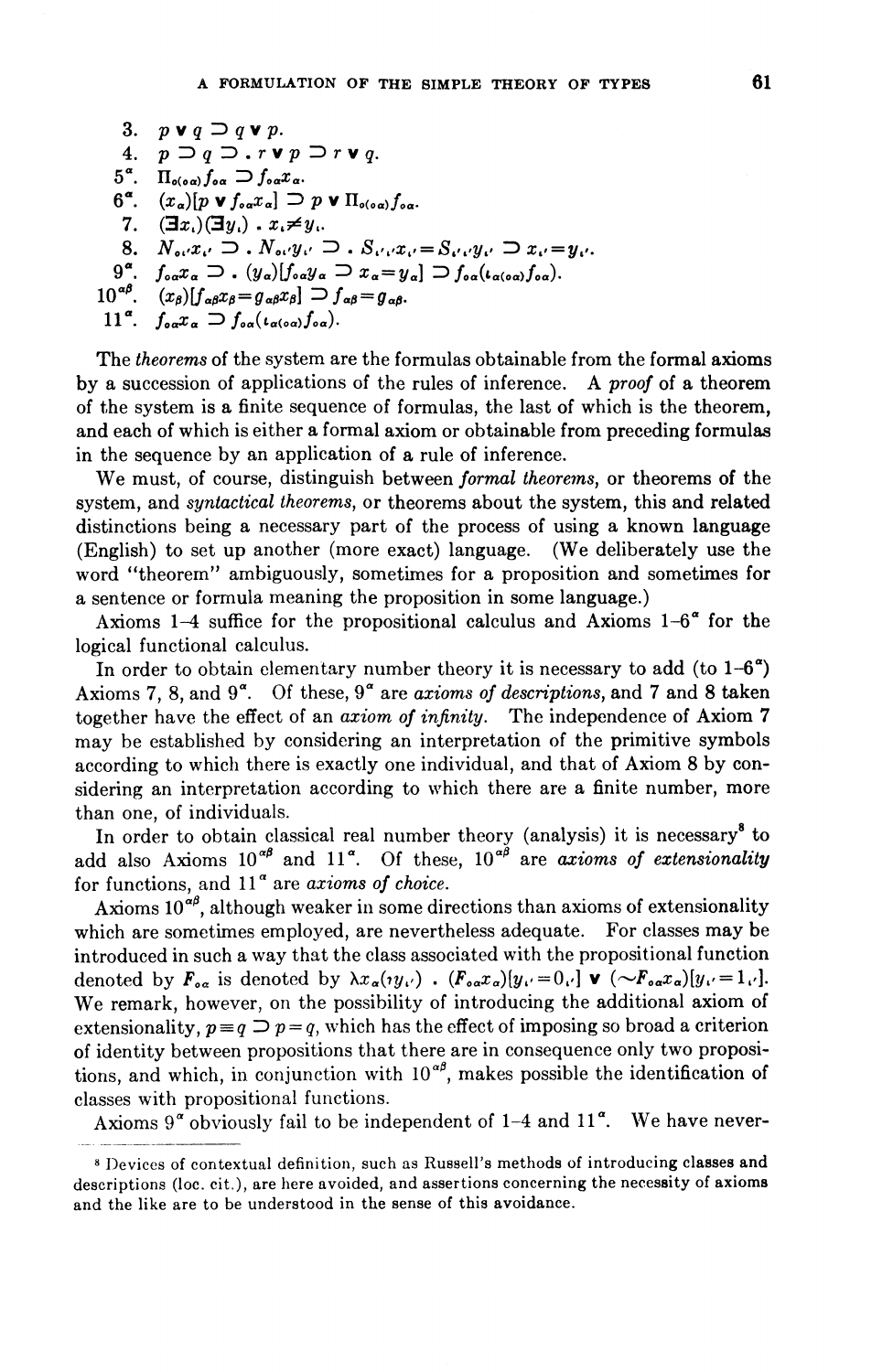theless included the axioms  $9^{\alpha}$  because of the desirability of considering the consequences of Axioms  $1-9^{\alpha}$  without  $10^{\alpha\beta}$ ,  $11^{\alpha}$ .

If  $1-9^{\alpha}$  are the only formal axioms, each of the axioms  $9^{\alpha}$  is then independent, but if  $10^{\circ}$  is added there is a sense in which those other than 9° and 9', although independent, are superfluous. For, of the symbols  $t_{\alpha(\alpha\alpha)}$ , we may introduce only  $L_{\rho(\infty)}$  and  $L_{\rho(\infty)}$  as primitive symbols and then introduce the remainder by definition (i.e., by conventions of abbreviation) in such a way that the formulas  $9^\alpha$ , read in accordance with these definitions (conventions of abbreviation), become theorems provable from the formal axioms 1-8,  $9^\circ$ ,  $9^\circ$ ,  $10^{\alpha\beta}$ . The required definitions are summarized in the following schema, which states the definition of  $\iota_{\alpha\beta(\alpha(\alpha\beta))}$  in terms of  $\iota_{\alpha(\alpha\alpha)}$ :

 $\iota_{\alpha\beta(\circ(\alpha\beta))}\to \lambda h_{\alpha(\alpha\beta)}\lambda x_{\beta}(\gamma y_{\alpha})(\exists f_{\alpha\beta})$ .  $h_{\alpha(\alpha\beta)}f_{\alpha\beta}$ .  $y_{\alpha}=f_{\alpha\beta}x_{\beta}$ .

**5. The deduction theorem.** Derivation of the formal theorems of the propositional calculus from Axioms 1-4 by means of Rules IV' and V is well known and need not be repeated here.' In what follows we shall employ theorems of the propositional calculus as needed, assuming the proof as known.

It is also clear that, by means of Rules I and IV', alphabetical changes of the variables (free and bound) may be made in any formal axiom, provided that the types of the variables are not altered, that variables originally the same remain the same, and that variables originally different remain different. Formal theorems obtained in this way (including the formal axioms themselves) will be called variants of the axioms and will be employed as needed without explicit statement of the proof.

By a proof of a formula  $B_0$  on the assumption of the formulas  $A_0^1, A_0^2, \ldots, A_n^n$ , we shall mean a finite sequence of formulas, the last of which is  $B<sub>o</sub>$ , and each of which is either one of the formulas  $A_o^1$ ,  $A_o^2$ , ...,  $A_o^n$ , or a variant of a formal axiom, or obtainable from preceding formulas in the sequence by an application of a rule of inference subject to the condition that no variable shall be substituted for or generalized upon which appears as a free variable in any of the formulas  $A_0^1, A_0^2, \dots, A_n^n$ . In order to express that there is a proof of  $B_0$  on the assumption of  $A_0^1$ ,  $A_0^2$ ,  $\cdots$ ,  $A_0^n$ , we shall employ the (syntactical) notation:

$$
A_o^1, A_o^2, \cdots, A_o^n \vdash B_o.
$$

In the use of this notation, it is not excluded that  $n$  should be 0 and the set of formulas  $A_o^i$  vacuous; i.e., the notation  $\big|B_o$  will be used to mean that  $B_o$  is a (formal) theorem. (This use of the sign  $\vdash$  must be distinguished from the entirely different use of the assertion sign by Russell and earlier by Frege.)

The following syntactical theorem is known as the deduction theorem:

VII. If  $A_0^1, A_0^2, \cdots, A_n^n \vdash B_0$ , then  $A_0^1, A_0^2, \cdots, A_n^{n-1} \vdash A_n^n \supset B_0$  (n =  $1, 2, 3, \ldots$ ).

In order to prove this, we suppose that the finite sequence of formulas  $B_{\alpha}^1$ ,  $B_0^2$ , ...,  $B_o^m$  is a proof of  $B_o$  on the assumption of  $A_o^1$ ,  $A_o^2$ , ...,  $A_o^n$ , the formula

**<sup>O</sup>Cf. Hilbert and hckcrmann, loc. cit.;** P. **Bernays,** *Aziomatische Unlersuchung des Aussagen-Kalkuls der* "*Prancipia Mathematica," Mafhematische Zeitschrifl,* **vol.** *25* **(1926), pp. 305-320.**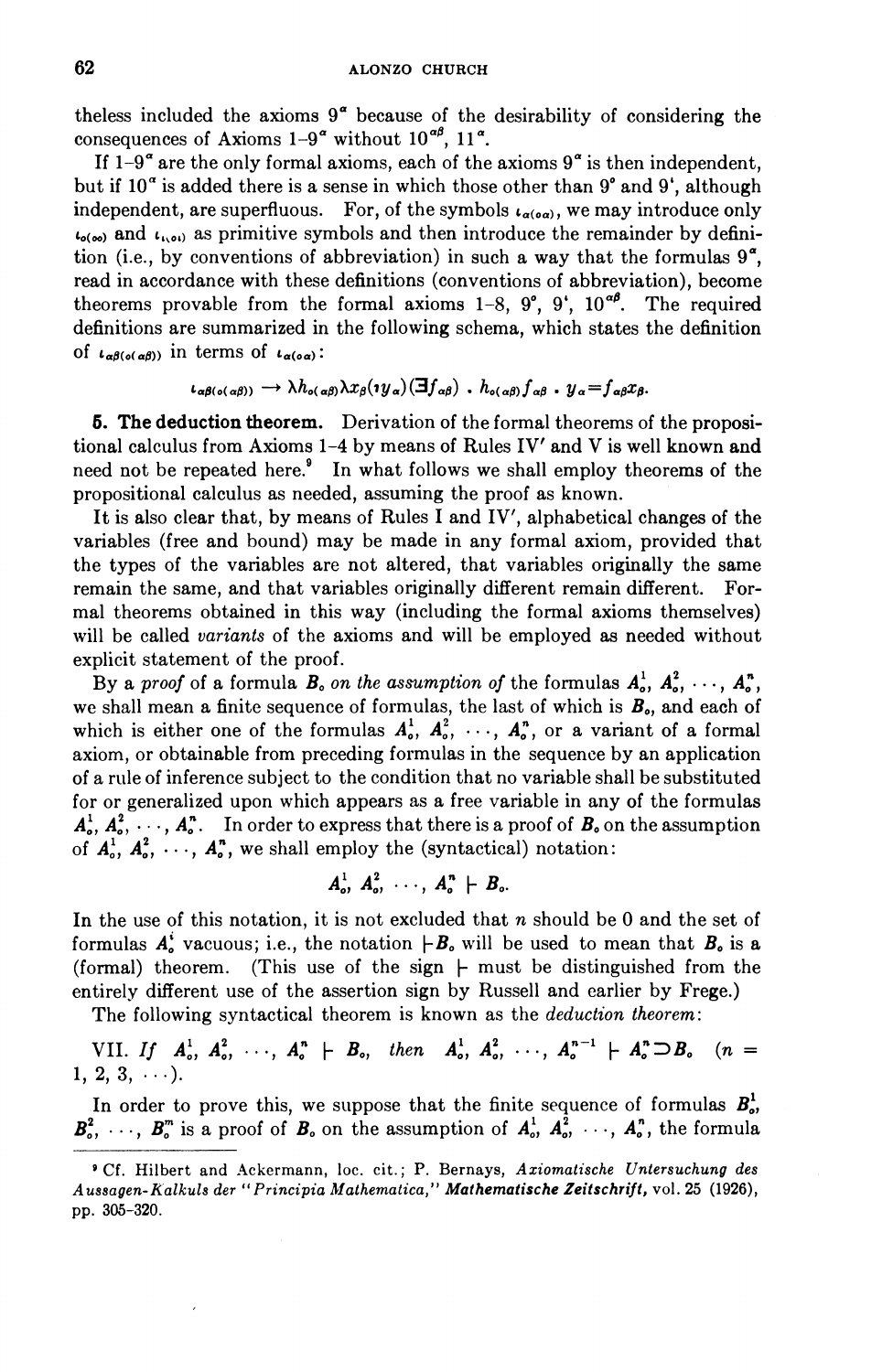$B_{\alpha}^{m}$  being the same as  $B_{\alpha}$ , and we show in succession, for each value of *i* from 1 to m, that

$$
A_o^1, A_o^2, \ldots, A_o^{n-1} \vdash A_o^n \supset B_o^i.
$$

This is done by cases, according as  $B_0^i$  is  $A_0^n$ , is one of  $A_0^1, A_0^2, \dots, A_n^{n-1}$ , is a variant of an axiom, or is obtained from a preceding formula or pair of formulas by one of the rules I-VI. If  $B_0^i$  is  $A_0^n$ , we may obtain  $A_0^n \supset B_0^i$  from  $p \supset p$  by IV'. If  $B_0^i$  is one of  $A_0^1, A_0^2, \dots, A_0^{n-1}$  or is a variant of an axiom, we may obtain  $A_0^* \supseteq B_0^*$ <br> $B_0^i$ from  $p\supset q\supset p$  by a succession of applications of IV' and V. If  $B^i$  is obtained from  $B^a$  ( $a < i$ ) by one of the rules I, II, III, we may obtain  $A^r_a \supset B^i_a$  from  $A^r_a \supset B^a_a$ by the same rule. If  $B_0^i$  is obtained from  $B_0^a$  ( $a < i$ ) by Rule IV, we may obtain  $A_{\sigma}^{n} \supset B_{\sigma}^{i}$  from  $A_{\sigma}^{n} \supset B_{\sigma}^{a}$  by IV'. If  $B_{\sigma}^{i}$  is obtained from  $B_{\sigma}^{a}$  and  $B_{\sigma}^{b}$   $(a \leq i, b \leq i)$  by Rule V, we may obtain  $A_o^* \supseteq B_o^i$  from  $A_o^* \supseteq B_o^i$  and  $A_o^* \supseteq B_o^b$  and  $p \supseteq [q \supseteq r] \supseteq$ .  $p\supset q\supset p\supset r$  by a succession of applications of IV' and V. If  $B_{\circ}^{i}$  is obtained from  $B^a$  ( $a < i$ ) by Rule VI, we may obtain  $A^n_a \supset B^i_a$  from  $A^n_a \supset B^a_a$  and  $6^a$  by a succession of applications of IV', V, and VI'.

Proof of the following theorems,<sup>10</sup> which are consequences of the formal axioms  $1-6^\alpha$ , is left to the reader (it will be found convenient in most cases to abbreviate the proof by employing the deduction theorem in the rôle of a derived rule):

 $12^{\alpha}$ .  $(x_{\alpha})f_{\alpha\alpha}x_{\alpha} \supset f_{\alpha\alpha}y_{\alpha}$ . 13<sup>a</sup>.  $f_{\alpha\alpha}y_{\alpha} \supset (\exists x_{\alpha})f_{\alpha\alpha}x_{\alpha}$ .  $14<sup>a</sup>$ .  $(x_{\alpha})[p \supset f_{\alpha}x_{\alpha}] \supset P(p \supset (x_{\alpha})f_{\alpha}x_{\alpha}).$ 15<sup>°</sup>,  $(x_a)[f_{aa}x_a \supset p] \supset \overline{f}_{aa}x_a$ ,  $\supset p$ . 16<sup>a</sup>.  $x_{\alpha} = x_{\alpha}$ . 17<sup>a</sup>.  $x_{\alpha} = y_{\alpha} \supset f_{\alpha} x_{\alpha} \supset f_{\alpha} y_{\alpha}$ .  $18^{\beta\alpha}$ ,  $x_{\alpha} = y_{\alpha} \supset f_{\beta\alpha}x_{\alpha} = f_{\beta\alpha}y_{\alpha}$ . 19<sup>°</sup>.  $x_{\alpha} = y_{\alpha} \supseteq y_{\alpha} = x_{\alpha}$ . 20<sup>°</sup>,  $x_a=y_a \supset y_a=z_a \supset x_a=z_a$ .

The following theorems are consequences of the formal axioms  $1-4$  and  $10^{48}$ (no use will be made of them below because we shall be concerned entirely with consequences of  $1-9^{\alpha}$ ):

 $21^{\alpha\beta}$ ,  $f_{\alpha\beta} = \lambda x_{\beta} (f_{\alpha\beta} x_{\beta})$ .

6. Peano's postulates for arithmetic. Three of the five Peano postulates for  $arithmetic<sup>11</sup>$  are represented by the following formal theorems:

**lo** The same device of typical ambiguity which was employed in stating the rules of inference and formal axioms now serves us, not only to condense the statement of an infinite number of theorems (differing only in the type subscripts of the proper symbols which appear) into a single schema of theorems, but also to condense the proof of the infinite number of theorems into a single schema of proof. Of course, in the explicit formal development of the system, a stage would never be reached at which all of the theorems  $12^{\circ}$ ,  $12^{\circ}$ ,  $12^{\circ}$ ,  $\cdots$  (for example) had been proved, but by the device of a schema of proof with typical ambiguity we obtain metamathematical assurance that any required **one** of the theorems in the infinite list can be proved. Cf. the Prefatory Statement to the second volume of *Principia mathematica*.

G. Peano, *Sul* **concello** di **numero,** *Rivisla* **di** *matematica,* vol. *1* **(1891),** pp. 87-102, **256-267.**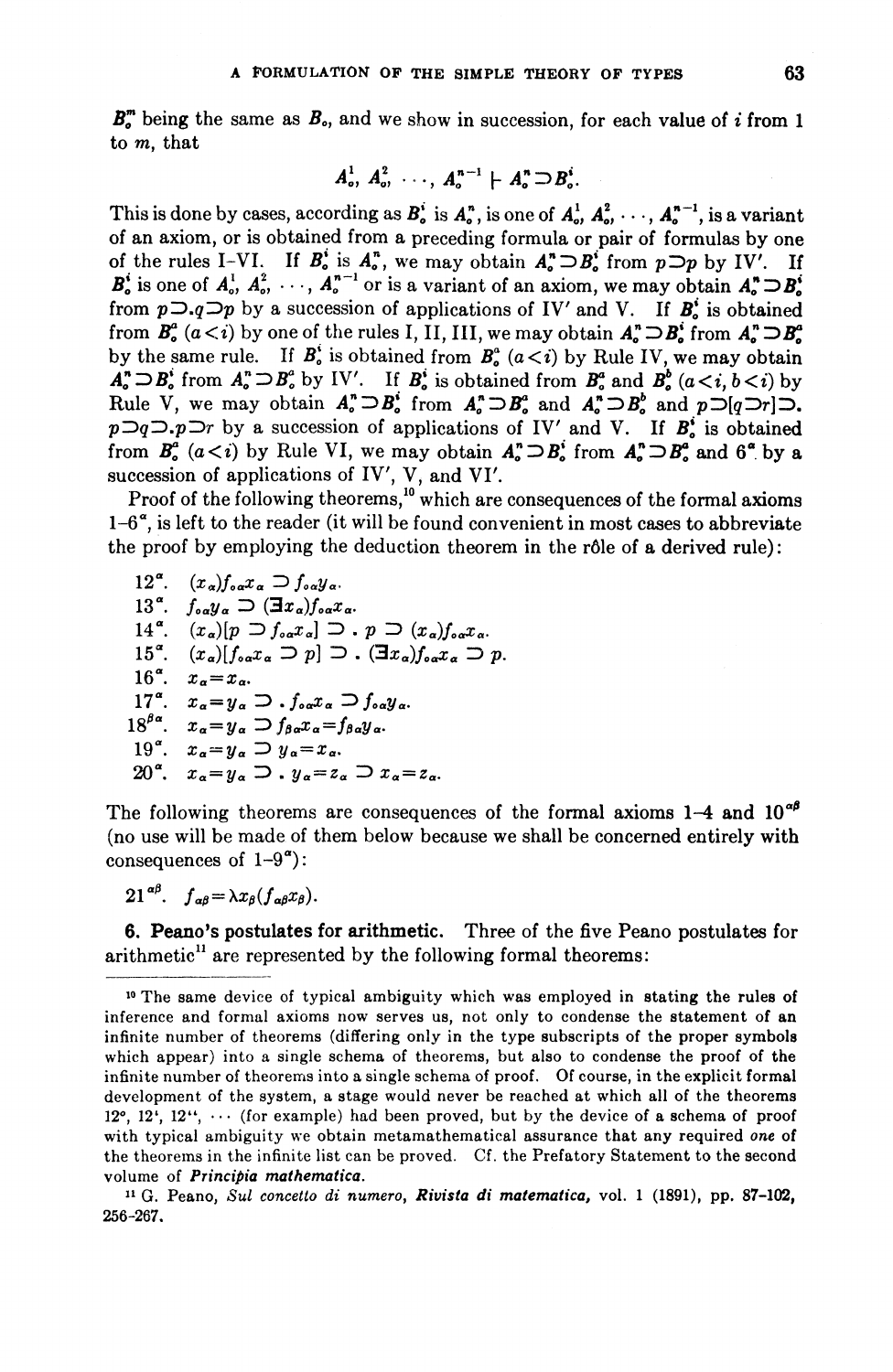# **64 ALONZO CHURCH**

 $22^\circ$ .  $N_{\alpha\alpha'}0_{\alpha'}$ .  $23^\circ$ .  $N_{oa'}x_{a'} \supset N_{oa'}(S_{a'a'}x_{a'}).$  $f_{\circ\alpha'}0_{\alpha'} \supset . (x_{\alpha'})[N_{\circ\alpha'}x_{\alpha'} \supset . f_{\circ\alpha'}x_{\alpha'} \supset f_{\circ\alpha'}(S_{\alpha'\alpha'}x_{\alpha'})] \supset . N_{\circ\alpha'}x_{\alpha'} \supset$  $24^\circ$ .  $f_{\alpha\alpha'}x_{\alpha'}$ .

These theorems are consequences of  $1-6^\alpha$ ; proofs are left to the reader.

From  $24^{\alpha}$  and the deduction theorem we obtain the following syntactical theorem which we shall call the induction theorem:

VIII. If  $x_{\alpha'}$  is not a free variable of  $A_{\circ}^1$ ,  $A_{\circ}^2$ ,  $\cdots$ ,  $A_{\circ}^n$ ,  $F_{\circ \alpha'}$ , if  $A_{\circ}^1$ ,  $A_{\circ}^2$ ,  $\cdots$ ,  $A_{\circ}^n$   $\vdash$ Foa, Oa, and if  $A_0^1$ ,  $A_0^2$ , ...,  $A_0^n$ ,  $N_{oa'}x_{a'}$ ,  $F_{oa'}x_{a'}$   $\vdash F_{oa'}(S_{a'a'}x_{a'})$ , then  $A_0^1$ ,  $A_0^2$ , ...,  $A_{\alpha}^{n} \vdash N_{\alpha\alpha'}x_{\alpha'} \Box F_{\alpha\alpha'}x_{\alpha'}.$ 

A proof which is or can be abbreviated by employing the induction theorem in the r61e of a derived rule will be called a proof by (mathematical, or complete) induction on the variable  $x_{\alpha'}$ .

Another of the Peano postulates is represented by the following formal theorems:

$$
25^{\alpha}. \quad N_{\alpha\alpha'}x_{\alpha'} \supset S_{\alpha'\alpha'}x_{\alpha'} \neq 0_{\alpha'}.
$$

These theorems are consequences of  $1-6^{\alpha}$  and 7, as we shall show (for certain types  $\alpha$  they are consequences of 1-6<sup> $\alpha$ </sup> only).

The remaining Peano postulate would correspond to the following:

$$
26^{\alpha}. \quad N_{\alpha\alpha'}x_{\alpha'} \supset P_{\alpha\alpha'}y_{\alpha'} \supset P_{\alpha'\alpha'}x_{\alpha'} = S_{\alpha'\alpha'}y_{\alpha'} \supset x_{\alpha'}=y_{\alpha'}.
$$

These formulas are demonstrably not theorems (consistency assumed) in the case of type symbols  $\alpha$  consisting entirely of  $\delta$ 's with no  $\iota$ 's. We shall show that the formulas  $26'$ ,  $26'$ ,  $26''$ ,  $\cdots$  are theorems-in fact they are consequences of  $1-6^{\alpha}$  and 8, the formula 26' being the same as 8.

A proof of the theorem,

$$
27^{\circ}. \quad (\exists x_{\circ})(\exists y_{\circ}) \cdot x_{\circ} \neq y_{\circ},
$$

may be made as follows. In 17° substitute  $p\mathbf{v} \sim p$  for  $x_{o}$ , and  $\sim p\mathbf{v} \sim p$  for  $y_{o}$ and  $\lambda r \sim p \nu \sim p \nu r$  for  $f_{\infty}$ , by successive applications of IV', and then apply Rule I1 twice, so obtaining

 $[pv\sim p] = [\sim pv\sim p] \supset [|\sim pv\sim p] \supset [\sim pv\sim p] \supset [\sim pv\sim p] \supset [\sim pv\sim p.$ 

Hence using the theorems of the propositional calculus,

 $\sim$  . pv $\sim$ p  $\supset \sim$  . pv $\sim$ p,  $q \supset [r \supset s] \supset r \supset q \supset s$ .

and the rules IV' and V, obtain  
\n
$$
[p\mathbf{v}\sim p] = [\sim .p\mathbf{v}\sim p] \supset \sim .p\mathbf{v}\sim p \supset \sim \sim .p\mathbf{v}\sim p.
$$

Hence, using the theorems of the propositional calculus,

$$
p\mathbf{v} \sim p \supset \sim \sim p\mathbf{v} \sim p,
$$
  
 
$$
q \supset r \supset \sim q \supset \sim r,
$$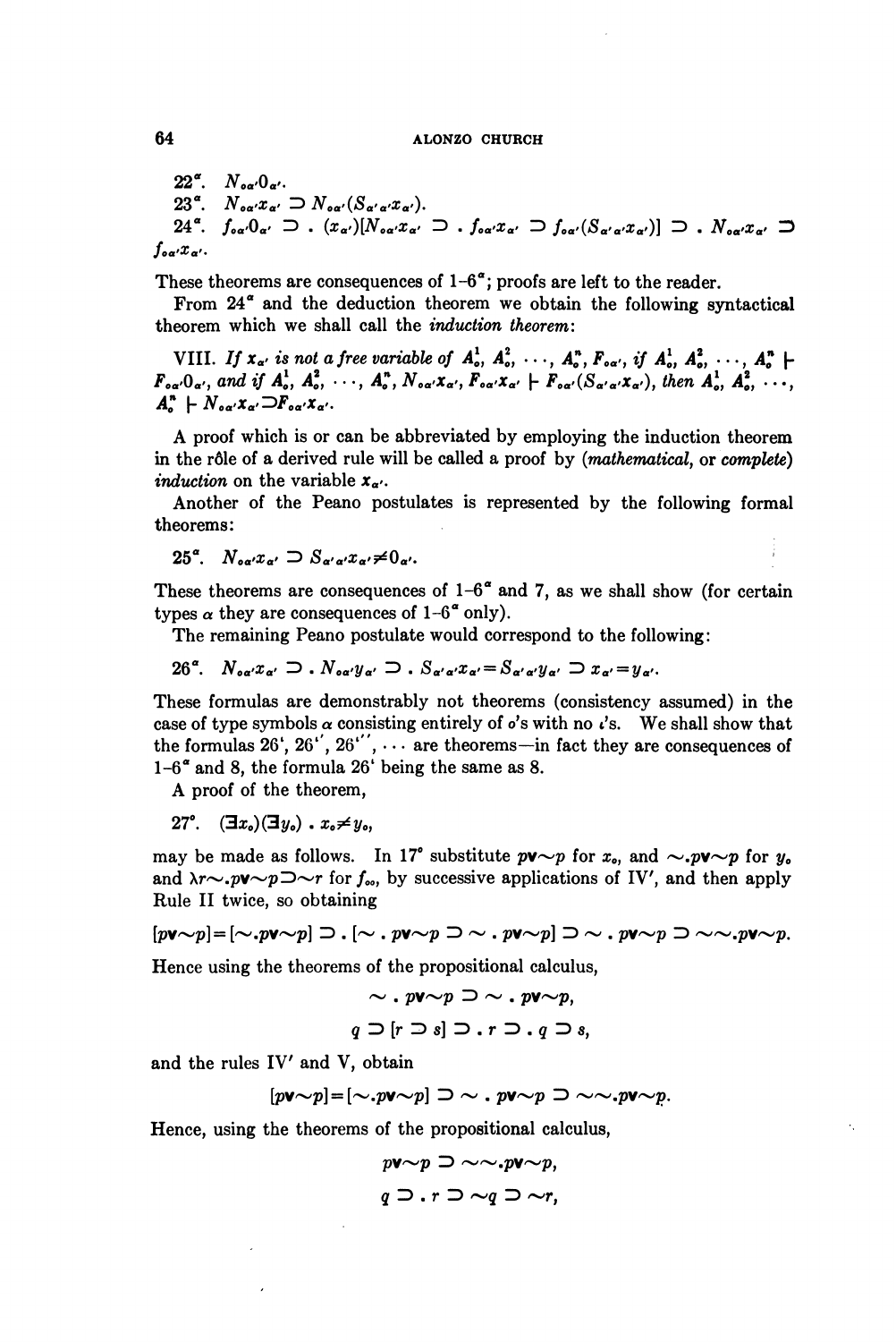and IV' and V (method of *reductio ad absurdum*), obtain

$$
[p\mathbf{v} \sim p] \neq [\sim, p\mathbf{v} \sim p].
$$

Hence by two successive uses of  $13^\circ$ , with I, II, III, IV', V, obtain  $27^\circ$ .

In regard to proof of the theorems,

 $27^\circ$ .  $(\exists x_a)(\exists y_a)$ .  $x_a \neq y_a$ .

since we have a proof of  $27^{\circ}$ , and  $27^{\circ}$  is Axiom 7, it is sufficient to show how to obtain a proof of  $27^{\alpha\beta}$  if a proof of  $27^{\alpha}$  is given.

By conversion  $z_a \neq t_a + K_{ab} z_a z_a \neq K_{ab} z_a x_b$ .

Hence by 17<sup>"</sup> (using II, IV', V),  $z_{\alpha} \neq t_{\alpha}$ ,  $K_{\alpha\beta\alpha}z_{\alpha} = K_{\alpha\beta\alpha}t_{\alpha} + K_{\alpha\beta\alpha}t_{\alpha}x_{\beta} \neq K_{\alpha\beta\alpha}t_{\alpha}x_{\beta}$ . Hence by the deduction theorem,  $z_a \neq t_a + K_{ab} z_a = K_{ab} t_a$   $\supset K_{ab} z_a t_a x_b \neq 0$  $K_{\alpha\beta\alpha}t_{\alpha}x_{\beta}$ 

By 16<sup> $\alpha$ </sup> (using IV'),  $K_{\alpha\beta\alpha}t_{\alpha}x_{\beta}=K_{\alpha\beta\alpha}t_{\alpha}x_{\beta}$ .

Hence by reductio ad absurdum, as above,  $z_a \neq t_a + K_{ab} z_a \neq K_{ab} z_a$ .

Hence by two successive uses of 13<sup> $\alpha\beta$ </sup> (with I, II, III, IV', V),  $z_{\alpha} \neq t_{\alpha}$  +  $(\exists x_{\alpha\beta})(\exists y_{\alpha\beta})\cdot x_{\alpha\beta} \neq y_{\alpha\beta}.$ 

Hence by the deduction theorem,  $z_{\alpha} \neq t_{\alpha} \supset (\exists x_{\alpha\beta})(\exists y_{\alpha\beta})$ .  $x_{\alpha\beta} \neq y_{\alpha\beta}$ .

Hence using  $VI'$ ,  $\vdash (t_{\alpha}) \cdot z_{\alpha} \neq t_{\alpha} \supseteq (\exists x_{\alpha\beta})(\exists y_{\alpha\beta}) \cdot x_{\alpha\beta} \neq y_{\alpha\beta}$ .

Hence by 15<sup>"</sup> (using I, II, III, IV', V),  $\vdash$   $(\exists t_a)[z_a \neq t_a] \supset (\exists x_{a\theta})(\exists y_{a\theta})$ .  $x_{\alpha\beta} \neq y_{\alpha\beta}$ .

Hence using  $VI'$ ,  $\vdash (z_{\alpha})$ .  $(\exists t_{\alpha})[z_{\alpha} \neq t_{\alpha}] \supset (\exists x_{\alpha\beta})(\exists y_{\alpha\beta})$ .  $x_{\alpha\beta} \neq y_{\alpha\beta}$ .

Hence by 15<sup> $\alpha$ </sup> (using I, II, III, IV', V),  $\vdash (\exists z_{\alpha})(\exists t_{\alpha})[z_{\alpha} \neq t_{\alpha}] \supset (\exists x_{\alpha\beta})(\exists y_{\alpha\beta})$ .  $x_{\alpha\beta} \neq y_{\alpha\beta}$ .

Hence if  $\pm 27$ " then, using I and V,  $\pm 27$ <sup> $\alpha\beta$ </sup>.

Thus for every type  $\alpha$  we have a proof of 27<sup> $\alpha$ </sup>. Using this, we proceed to the proof of

$$
28^{\alpha}. \quad S_{\alpha'\alpha'}x_{\alpha'} \neq 0_{\alpha'}.
$$

By conversion,  $z_{\alpha} \neq t_{\alpha}$   $\vdash$   $S_{\alpha'\alpha'}x_{\alpha'}(K_{\alpha\alpha}z_{\alpha})t_{\alpha} \neq 0_{\alpha'}(K_{\alpha\alpha\alpha}z_{\alpha})t_{\alpha}$ . Hence by the method illustrated in the preceding proof, using in order  $17<sup>a</sup>$ , the deduction theorem, 16<sup>°</sup>, and *reductio ad absurdum*,  $z_{\alpha} \neq t_{\alpha}$   $\vdash S_{\alpha' \alpha'} x_{\alpha'} \neq 0_{\alpha'}$ . Eliminating the assumption  $z_{\alpha} \neq t_{\alpha}$  by the method of the preceding proof, using in order the deduction theorem, VI', 15<sup> $\alpha$ </sup>, VI', 15 $\alpha$ <sup>2</sup>, 27 $\alpha$ <sup>4</sup>, we have  $+28\alpha$ <sup>2</sup>.

Having 28<sup> $\alpha$ </sup>, we prove 25<sup> $\alpha$ </sup> by using  $p\sum q\sum p$ .

We need also the theorems:

29<sup>°</sup>,  $N_{\alpha\alpha'}n_{\alpha'} \supset N_{\alpha\alpha'}(n_{\alpha'}S_{\alpha'\alpha'}0_{\alpha'})$ .

The (schema of) proof of these theorems is a simple example of proof by induction.

From 22<sup> $\alpha$ </sup> by conversion,  $\mu N_{\alpha\alpha'}(0_{\alpha'}S_{\alpha'\alpha'}0_{\alpha'}).$ By  $23^{\alpha}$ ,  $N_{\alpha\alpha'}(n_{\alpha'}S_{\alpha'\alpha'}0_{\alpha'})$   $\vdash N_{\alpha\alpha'}(S_{\alpha'\alpha'}(n_{\alpha'}S_{\alpha'\alpha'}0_{\alpha'})).$ Hence by conversion,  $N_{\sigma\alpha'}(n_{\alpha'}S_{\alpha'\alpha'}0_{\alpha'})$   $\vdash N_{\sigma\alpha'}(S_{\alpha'\alpha'}n_{\alpha'}S_{\alpha'\alpha'}0_{\alpha'}).$ 

Hence by the induction theorem, taking  $F_{oa}$  to be  $\lambda x_{a'}(N_{oa'} (x_{a'} S_{a'a'} 0_{a'}))$ and  $x_{\alpha}$ , to be  $n_{\alpha}$ , and employing conversion as required, we have  $\pm 29^{\alpha}$ .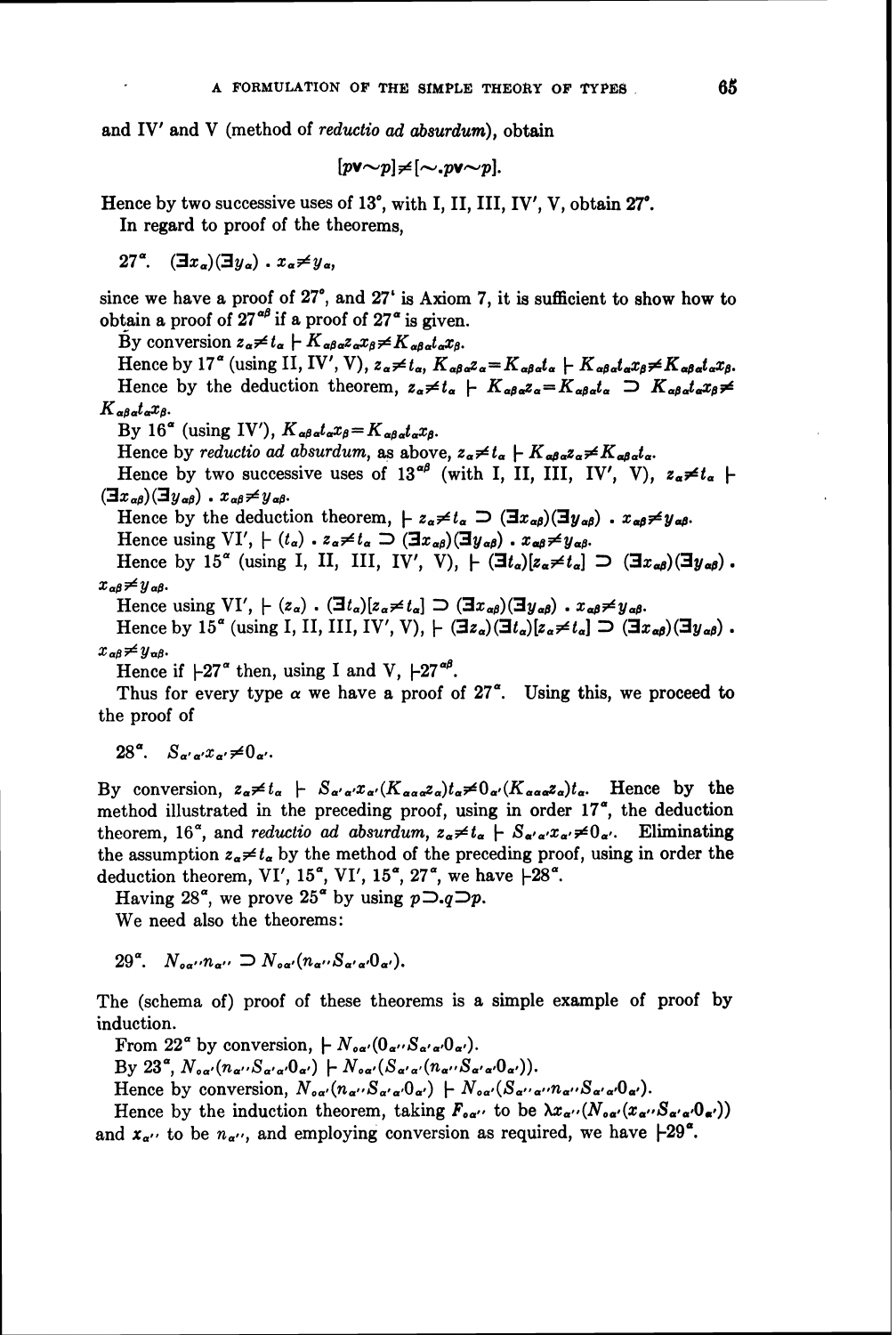### **66 ALONZO CHURCH**

Returning now to  $26<sup>a</sup>$ , we consider in connection with it:

 $30^{\alpha}$ .  $N_{\alpha\alpha'}m_{\alpha''} \supset N_{\alpha\alpha'}n_{\alpha''} \supset N_{\alpha'\alpha'}S_{\alpha'\alpha'}S_{\alpha'\alpha'}=n_{\alpha''}S_{\alpha'\alpha'}0_{\alpha'} \supset m_{\alpha''}=n_{\alpha''}.$ 

As in the case of  $26^{\degree}$ , not all the formulas  $30^{\degree}$  are theorems. We shall show that  $26^{\circ}$  and  $30^{\circ}$  are theorems if  $\alpha$  is one of the types  $\iota, \iota', \iota'', \cdots$ . Since  $26^{\circ}$  is Axiom 8, we may do this by showing that (1) if  $\frac{1}{26}$  then  $\frac{1}{30}$ , and (2) if  $\frac{1}{6}$ and  $+30^\circ$  then  $+26^{\circ'}$ .<sup>12</sup>

 $\text{By 18}^{\alpha' \alpha''},\, \text{S}_{\alpha' \alpha''} x_{\alpha''} = \text{S}_{\alpha' \alpha''} y_{\alpha''} + \text{S}_{\alpha' \alpha''} x_{\alpha''} \text{S}_{\alpha' \alpha} \text{O}_{\alpha'} = \text{S}_{\alpha' \alpha''} y_{\alpha''} \text{S}_{\alpha' \alpha'} \text{O}_{\alpha'}.$ 

Hence by conversion, we have  $S_{\alpha''\alpha''}x_{\alpha''}=S_{\alpha''\alpha''}y_{\alpha''} + S_{\alpha'\alpha'}(x_{\alpha''}S_{\alpha'\alpha'}0_{\alpha'})=$  $S_{\alpha'\alpha'}(y_{\alpha''}S_{\alpha'\alpha'}0_{\alpha'}).$ 

Hence if  $-26^\alpha$ , we have by  $29^\alpha$ ,  $N_{\alpha\alpha'}x_{\alpha''}$ ,  $N_{\alpha\alpha'}y_{\alpha''}$ ,  $S_{\alpha''\alpha''}x_{\alpha''}=S_{\alpha''\alpha''}y_{\alpha''}$  $x_{\alpha} \cdot S_{\alpha' \alpha'} 0_{\alpha'} = y_{\alpha} \cdot S_{\alpha' \alpha'} 0_{\alpha'}.$ 

Hence if  $\mu$ 26<sup>a</sup> and  $\mu$ 30<sup>a</sup>, we have  $N_{oa''}x_{a''}$ ,  $N_{oa''}y_{a''}$ ,  $S_{a''a''}x_{a''}=S_{a''a''}y_{a''}$  $x_{\alpha}$ : =  $y_{\alpha}$ .

Hence by three applications of the deduction theorem, if  $+26^{\circ}$  and  $+30^{\circ}$ then  $+26$ ". This is (2) above.

Now by conversion,  $0_{\alpha'}S_{\alpha'\alpha'}0_{\alpha'}=0_{\alpha'}S_{\alpha'\alpha'}0_{\alpha'}+0_{\alpha'}=0_{\alpha'}$ . Hence by the deduction theorem,  $\vdash 0_{\alpha} \cdot S_{\alpha' \alpha'} 0_{\alpha'} = 0_{\alpha'} S_{\alpha' \alpha'} 0_{\alpha'} \supset 0_{\alpha'} = 0_{\alpha'}$ .

By conversion,  $0_{\alpha} \cdot S_{\alpha' \alpha} \cdot 0_{\alpha'} = S_{\alpha' \alpha'} \cdot n_{\alpha'} \cdot S_{\alpha' \alpha'} 0_{\alpha'} + 0_{\alpha'} = S_{\alpha' \alpha'} (n_{\alpha'} \cdot S_{\alpha' \alpha} \cdot 0_{\alpha'}).$ Hence by  $19^{\alpha'}$ ,  $0_{\alpha'}S_{\alpha'\alpha'}J_{\alpha'}=S_{\alpha'\alpha'\alpha'}J_{\alpha'}S_{\alpha'\alpha'}J_{\alpha'} + S_{\alpha'\alpha'}J_{\alpha'\alpha'}J_{\alpha'}J_{\alpha'}=0_{\alpha'}$ . By  $28^{\alpha}$ ,  $\vdash S_{\alpha'\alpha'}(n_{\alpha''}S_{\alpha'\alpha'}0_{\alpha'}) \neq 0_{\alpha'}.$  Hence, using  $p \sim p \supset q$ , we have  $0_{\alpha''}S_{\alpha'\alpha'}0_{\alpha'}=$  $S_{\alpha''\alpha''}n_{\alpha''}S_{\alpha'\alpha'}0_{\alpha}$   $\vdash$   $0_{\alpha''}=S_{\alpha''\alpha''}n_{\alpha''}.$  Hence by the deduction theorem,  $k_0 + \sum_{\alpha'} S_{\alpha'\alpha'} S_{\alpha'} = S_{\alpha''\alpha''} n_{\alpha''} S_{\alpha'\alpha'} S_{\alpha'} = \sum_{\alpha'} \sum_{\alpha'} S_{\alpha''\alpha''} n_{\alpha}.$ 

Hence by the induction theorem, followed by VI',  $+(n_{\alpha} \cdots)$ .  $N_{\alpha \alpha} \cdots n_{\alpha} \cdots \supseteq$ .<br> $0_{\alpha} \cdots S_{\alpha' \alpha} \cdot 0_{\alpha'} = n_{\alpha} \cdots S_{\alpha' \alpha} \cdot 0_{\alpha'} \supseteq 0_{\alpha'} = n_{\alpha'} \cdots$ 

By conversion,  $S_{\alpha''\alpha''}m_{\alpha''}S_{\alpha'\alpha'}0_{\alpha'}=0_{\alpha''}S_{\alpha'\alpha'}0_{\alpha'}$   $\downarrow S_{\alpha'\alpha'}(m_{\alpha''}S_{\alpha'\alpha'}0_{\alpha'})=0_{\alpha'}.$ By 28<sup>°</sup>,  $\vdash S_{\alpha'\alpha'}(m_{\alpha'}S_{\alpha'\alpha'}0_{\alpha'}) \neq 0_{\alpha'}.$  Hence, using  $p \sim p \supset q$ , we have  $S_{\alpha''\alpha''}m_{\alpha''}S_{\alpha'\alpha'}0_{\alpha'}=0_{\alpha''}S_{\alpha'\alpha'}0_{\alpha'}$  +  $S_{\alpha''\alpha''}m_{\alpha''}=0_{\alpha''}$ . Hence by the deduction theorem,  $K_{\alpha'\alpha'\alpha'\alpha'\alpha'\alpha'\alpha'\alpha'}=0_{\alpha''}\cdot S_{\alpha'\alpha'}0_{\alpha'}\supset S_{\alpha''\alpha'''}m_{\alpha''}=0_{\alpha''}.$ 

By conversion,  $S_{\alpha''\alpha''}m_{\alpha''}S_{\alpha'\alpha'}0_{\alpha'} = S_{\alpha''\alpha''}n_{\alpha''}S_{\alpha'\alpha'}0_{\alpha'} + S_{\alpha'\alpha'}(m_{\alpha''}S_{\alpha'\alpha'}0_{\alpha'}) =$ <br> $S_{\alpha'\alpha'}(n_{\alpha''}S_{\alpha'\alpha'}0_{\alpha'})$ . Hence if  $+26^{\alpha}$ , we have by  $29^{\alpha}$ ,  $N_{\alpha\alpha''}m_{\alpha''}$ ,  $N_{\alpha\alpha''}n_{\alpha''}$ ,  $S_{\alpha'\alpha'\alpha'}m_{\alpha'}S_{\alpha'\alpha'}0_{\alpha'}=S_{\alpha'\alpha'\alpha'}n_{\alpha'}S_{\alpha'\alpha'}0_{\alpha'}$  +  $m_{\alpha''}S_{\alpha'\alpha'}0_{\alpha'}=n_{\alpha''}S_{\alpha'\alpha'}0_{\alpha'}$ . Hence if  $k-26$ <sup>a</sup>, we have (using  $12^{a''}$ ),  $N_{oa''}m_{a''}$ ,  $(n_{a''})$ .  $N_{oa''}n_{a''} \supset . m_{a''}S_{a'a'}0_{a'}=$  $n_{a'}$ , we have  $(u\sin \mu z$ ,  $n_a$   $n_{a''}$ ,  $(u_{a''})$  .  $n_{a''}$   $n_{a''}$   $\leq$  .  $m_{a''}$   $n_{a''}$   $\alpha_{a''}$   $\alpha_{a''}$   $\leq$  .  $n_{\alpha'}=n_{\alpha''}$ . Hence, using 18<sup>"'"</sup> to obtain  $S_{\alpha''\alpha''}m_{\alpha''}=S_{\alpha''\alpha''}n_{\alpha''}$  and then applying the deduction theorem, we have (if  $\left\{26^\alpha\right\}$ ,  $N_{\alpha\alpha'}m_{\alpha''}$ ,  $(n_{\alpha''})$  .  $N_{\alpha\alpha''}n_{\alpha''}$  $\sum$ ,  $m_{\alpha'}S_{\alpha'\alpha'}0_{\alpha'}=n_{\alpha'}S_{\alpha'\alpha'}0_{\alpha'}$   $\sum m_{\alpha''}=n_{\alpha''},$   $N_{\alpha\alpha'}n_{\alpha''}$   $\vdash$   $S_{\alpha'\alpha'}m_{\alpha''}S_{\alpha'\alpha'}0_{\alpha'}=$  $S_{\alpha''\alpha''}n_{\alpha''}S_{\alpha'\alpha'}0_{\alpha'} \supset S_{\alpha''\alpha''}m_{\alpha''}=S_{\alpha''\alpha''}n_{\alpha''}.$ 

Hence by the induction theorem, followed by VI', we have (if  $\mu$ 26<sup>°</sup>),  $N_{\alpha\alpha'}$ ,  $m_{\alpha''}$ ,

**<sup>12</sup>**The question suggests itself whether 30' could be used in place of Axiom 8 as the second part of the axiom of infinity. The writer has a proof (depending on the properties of **P,,,,,,)** that 30' and 30'' are together sufficient, in the presence of **1-6",** to replace Axiom 8. A proof has also been carried out by A. M. Turing that, in the presence of 1-7 and **9",** 30' is sufficient alone to replace Axiom 8. Whether 8 is independent of 1-7 and 30' remains an open problem (familiar methods of eliminating descriptions do not apply here).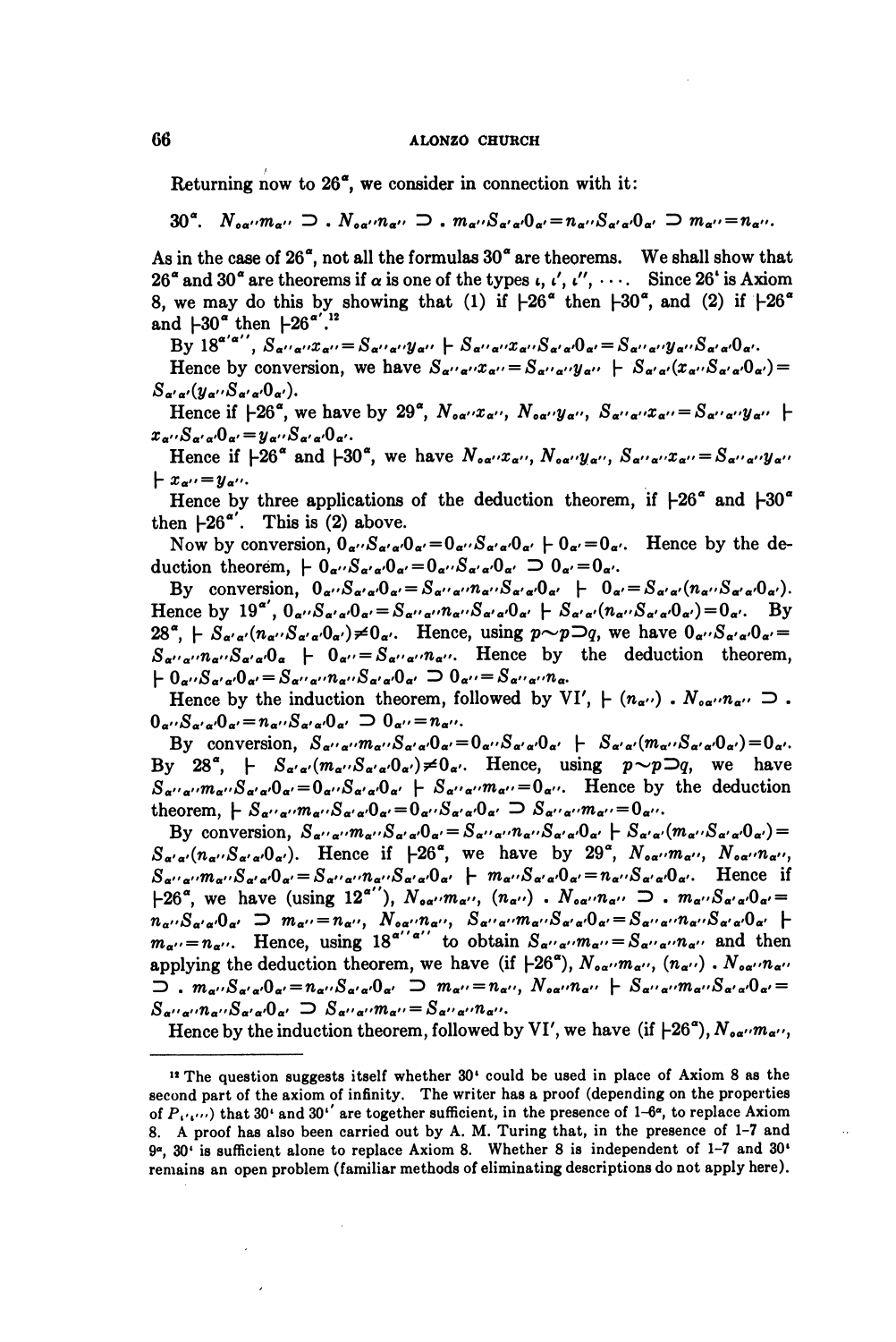$(n_{\alpha'}),N_{\alpha\alpha'}n_{\alpha''}\supset m_{\alpha''}S_{\alpha'\alpha'}0_{\alpha'}=n_{\alpha''}S_{\alpha'\alpha'}0_{\alpha'}\supset m_{\alpha''}=n_{\alpha''}+(n_{\alpha''})$ .  $N_{\alpha\alpha'}n_{\alpha''}$  $\sum$ .  $S_{\alpha''\alpha''}m_{\alpha''}S_{\alpha'\alpha'}0_{\alpha'}=n_{\alpha''}S_{\alpha'\alpha'}0_{\alpha'} \supset S_{\alpha''\alpha''}m_{\alpha''}=n_{\alpha''}.$ 

Hence again, applying the induction theorem to preceding results, we have (if  $+26^{\circ}$ ),  $+ N_{\circ \alpha'} m_{\alpha''} \supset \ldots (n_{\alpha''})$ .  $N_{\circ \alpha''} n_{\alpha''} \supset \ldots m_{\alpha''} S_{\alpha' \alpha'} 0_{\alpha'} = n_{\alpha''} S_{\alpha' \alpha'} 0_{\alpha'}$  $m_{\alpha}$ .  $= n_{\alpha}$ .

Hence using V and  $12^{a''}$ , we have (if  $-26^{\circ}$ ),  $N_{\circ a''m_{a''}}$ ,  $N_{\circ a''n_{a''}}$  +  $m_{a''}S_{a'\alpha'}0_{a'}$  $=n_{\alpha'}S_{\alpha'\alpha'}0_{\alpha'}\supset m_{\alpha''}=n_{\alpha''}.$ 

Hence by two applications of the deduction theorem, if  $\text{\textsterling}26^\alpha$  then  $\text{\textsterling}30^\alpha$ . This is (1) above.

**7. Properties of**  $T_{a' a'}$ **.** We proceed now to proofs of the following theorems:

31<sup>a</sup>.  $N_{\alpha\alpha'}x_{\alpha'} \supset N_{\alpha\alpha''}(T_{\alpha''\alpha'}x_{\alpha'}).$ 

32<sup> $\alpha$ </sup>,  $N_{\alpha\alpha'}x_{\alpha'} \supset T_{\alpha''\alpha'}x_{\alpha'}S_{\alpha'\alpha'}0_{\alpha'}=x_{\alpha'}$ 

The proofs require  $9^{a''}$  and are possible only for types  $\alpha$  for which there is a proof of 30".

We begin by proving as a lemma:

 $33^a$ ,  $N_{aa'}x_{a'} \supset (\exists x_{a''})$ .  $N_{aa''}x_{a''}$ ,  $x_{a''}S_{a'a'}0_{a'}=x_{a'}$ .

Proof of this requires only the axioms  $1-6^\alpha$  and is possible for an arbitrary type  $\alpha$ . By 16<sup> $\alpha$ </sup>, using IV' and conversion, we have  $\beta_0 \cdot S_{\alpha' \alpha'} 0_{\alpha'} = 0_{\alpha'}$ . Hence using

 $22^{a'}$  and  $p\supset q\supset pq$  and  $13^{a''}$ , we have  $k\left(\exists x_{a''}\right)$ .  $N_{oa''}x_{a''}$ .  $x_{a''}S_{a'a'}0_{a'}=0_{a'}$ . By  $18^{a'a'}$ ,  $x_{a''}S_{a'a'}O_{a'} = x_{a'} + S_{a'a'}(x_{a''}S_{a'a'}O_{a'}) = S_{a'a'}x_{a'}$ . Hence by conversion,  $x_{\alpha} \cdot S_{\alpha' \alpha'} 0_{\alpha'} = x_{\alpha'} + S_{\alpha' \alpha'} x_{\alpha'} S_{\alpha' \alpha'} 0_{\alpha'} = S_{\alpha' \alpha'} x_{\alpha'}$ . Also, by 23<sup> $\alpha'$ </sup>,  $N_{\alpha\alpha}r_{\alpha\alpha}$  +  $N_{\alpha\alpha\alpha}(S_{\alpha\alpha\alpha'}r_{\alpha\alpha})$ . Hence using  $pq\Box p$  and  $pq\Box q$  and  $p\Box q\Box pq$ , we have  $N_{\sigma\alpha''}x_{\alpha''}$  .  $x_{\alpha''}S_{\alpha'\alpha'}0_{\alpha'}=x_{\alpha'}+N_{\sigma\alpha''}(S_{\alpha'\alpha''}x_{\alpha''})$  .  $S_{\alpha''\alpha''}x_{\alpha''}S_{\alpha'\alpha'}0_{\alpha'}=$  $S_{\alpha'\alpha'}x_{\alpha'}$ . Hence employing in order 13<sup>a''</sup>, the deduction theorem, and VI',  $S_{\alpha'\alpha'}x_{\alpha'}$ . Hence employing in order 15, the deduction theorem, and v1,<br>we have  $\vdash (x_{\alpha''})$ .  $[N_{\alpha\alpha''}x_{\alpha''}, x_{\alpha''}S_{\alpha'\alpha'}0_{\alpha'}=x_{\alpha'}] \supseteq (\exists x_{\alpha''})$ .  $N_{\alpha\alpha''}x_{\alpha''}, x_{\alpha''}S_{\alpha'\alpha'}0_{\alpha'}$ we have  $\vdash (x_{\alpha''}) \cdot [N_{\alpha\alpha''}x_{\alpha''} \cdot x_{\alpha''}\delta_{\alpha'\alpha'}\delta_{\alpha'} = x_{\alpha'}] \rightarrow (\exists x_{\alpha''}) \cdot N_{\alpha\alpha''}x_{\alpha''} \cdot x_{\alpha''}\delta_{\alpha'\alpha'}\delta_{\alpha'} = S_{\alpha'\alpha'}x_{\alpha'}$ . Hence by  $15^{a'}$ ,  $\vdash (\exists x_{\alpha''})[N_{\alpha\alpha''}x_{\alpha''} \cdot x_{\alpha''}\delta_{\alpha'} = x_{\alpha'}] \supset (\exists x_{\alpha''})$ .<br>  $N_{\alpha\alpha''}x_{\alpha''$ 

Hence by the induction theorem,  $+33^{\circ}$ .

Now proceeding with the proof of 31<sup> $\alpha$ </sup> and 32<sup> $\alpha$ </sup> (for types  $\alpha$  for which  $+30\degree$ ), we may—with the aid of 30<sup> $\alpha$ </sup>—show that  $N_{\alpha\alpha'} x_{\alpha'}$  .  $x_{\alpha'} S_{\alpha'\alpha'} 0_{\alpha'} = x_{\alpha'}$ ,  $N_{\alpha\alpha'} y_{\alpha''}$ .  $y_{\alpha''} S_{\alpha'\alpha'} 0_{\alpha'} = x_{\alpha'} + x_{\alpha''} = y_{\alpha''}$ .

Hence by the deduction theorem and VI',  $N_{oa''}x_{a''}$  .  $x_{a''}S_{a'a'}0_{a'}=x_{a'}~\vdash$  $(y_{\alpha^{\prime\prime}})$  .  $[N_{\mathfrak{aa^{\prime\prime}}}y_{\alpha^{\prime\prime}}$  .  $y_{\alpha^{\prime\prime}}S_{\alpha^{\prime}\alpha^{\prime}}0_{\alpha^{\prime}}=x_{\alpha^{\prime}}] \supset x_{\alpha^{\prime\prime}}=y_{\alpha^{\prime\prime}}$ .

Hence by  $9^{a''}$  (refer to the definition of  $T_{a''a'}$ , §2),  $N_{oa''}x_{a''}$ ,  $x_{a''}S_{a'a'}0_{a'}$  $=x_{\alpha'} + N_{\sigma\alpha''}(T_{\alpha''\alpha'}x_{\alpha'})$  .  $T_{\alpha''\alpha'}x_{\alpha'}S_{\alpha'\alpha'}0_{\alpha'}=x_{\alpha'}.$ 

Hence employing in order the deduction theorem, VI', and  $15^{a''}$ , we have  $\vdash (\exists x_{\alpha\prime\prime})[N_{\alpha\alpha\prime\prime}x_{\alpha\prime\prime}~~,~~x_{\alpha\prime\prime}S_{\alpha'\alpha'}0_{\alpha'}=x_{\alpha'}] \supset .~~N_{\alpha\alpha\prime\prime}(T_{\alpha'\prime\alpha'}x_{\alpha'})~~.~~T_{\alpha'\prime\alpha'}x_{\alpha'}S_{\alpha'\alpha'}0_{\alpha'}$  $=x_{\alpha'}$ .

Hence using 33<sup>°</sup> and  $p\supset q\supset (q\supset rs]\supset p\supset r$  and  $p\supset q\supset (q\supset rs]\supset p\supset s$ , we have  $\left| -31 \right|$  and  $\left| -32 \right|$ .

A further property of  $T_{a''a'}$  is contained in the following theorem (if  $\alpha$  is a type for which there is a proof of  $30^\circ$ ):

 $34^{\alpha}$ .  $N_{\alpha\alpha'}x_{\alpha'} \supset T_{\alpha''\alpha'}(S_{\alpha'\alpha'}x_{\alpha'})=S_{\alpha''\alpha''}(T_{\alpha''\alpha'}x_{\alpha'}).$